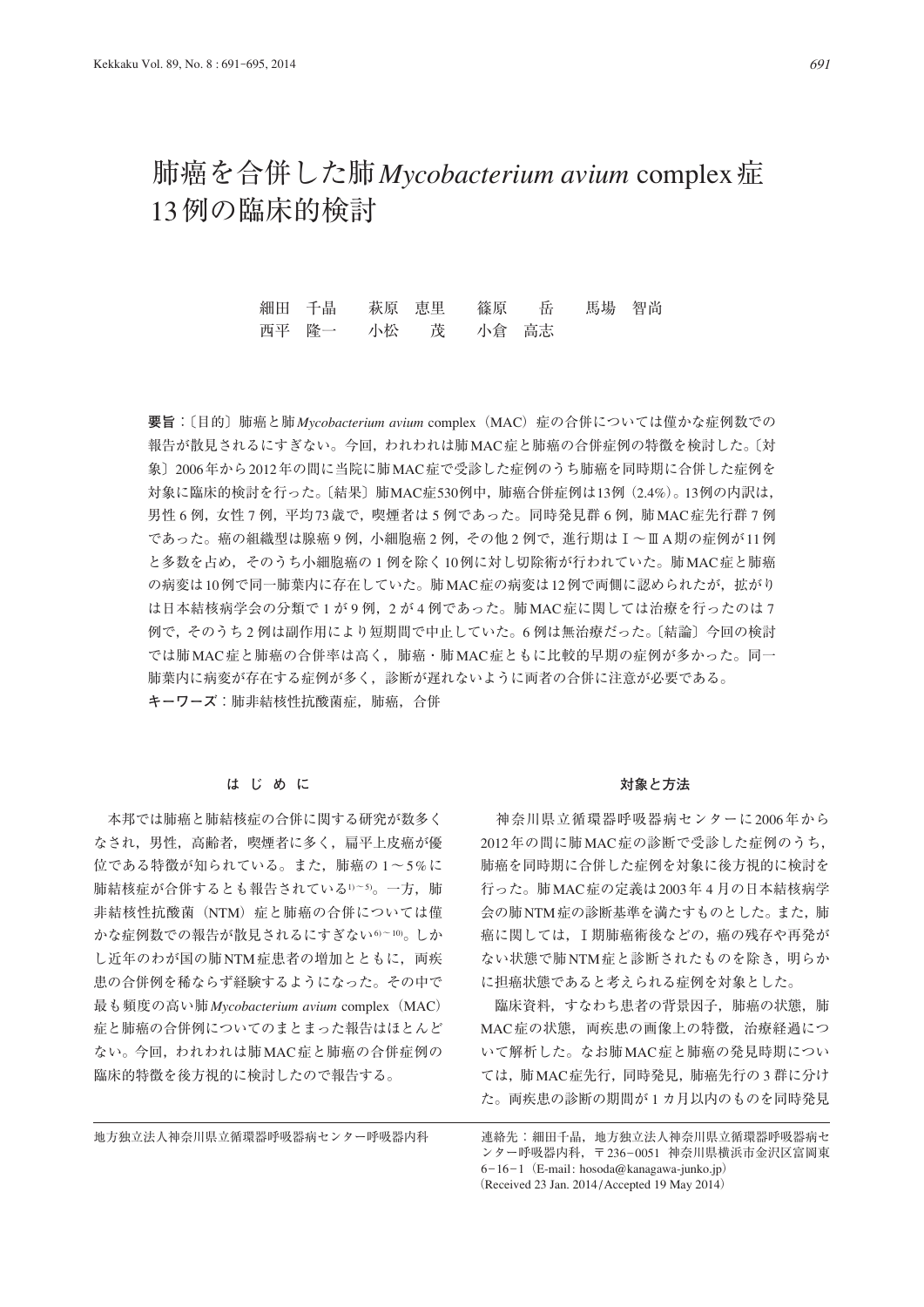と定義した。

#### **結 果**

2006年から2012年の間に当センターに肺MAC症の診 断で受診したのは530例であった。そのうちの13例 (2.4 %)に肺癌の合併を認めた(Table 1)。同時発見 6 例,肺 MAC症先行7例であり、肺癌先行例はいなかった。患 者背景は,男性 6 例,女性 7 例。平均73歳で,喫煙者は 5 例であった。喫煙者は5例とも男性で、全員がCOPD を合併していた。男女別の合併率はそれぞれ男性3.6%, 女性1.9%であった。

 肺癌の臨床的特徴をTable 2に示す。癌の組織型は腺 癌 9 例と腺癌が最も多かった。全例が末梢発生であり, 中枢気道発生の症例はなかった。進行期はⅠ期 5 例, Ⅱ 期2例, Ⅲ期 5 例, Ⅳ期 1 例であり, Ⅰ~ⅢA期の症例 が11例と多数を占めていた。そのうち小細胞癌の 1 例 を除く10例に対し切除術が行われていた。肺MAC症が 先行した場合に,肺癌の病期がより進行していることが 多い傾向があった。

 合併例の肺MAC症の特徴をTable 3に示す。肺MAC 症の病変は12例で両側に認められたが,拡がりは日本 結核病学会の分類で1が9例, 2が4例であった。肺 MAC症に関しては治療を行ったのは7例で、全例がリ ファンピシン,エタンブトール,クラリスロマイシンの 3 剤で治療されていた。そのうち 2 例は副作用により短 期間で中止していた。6 例は無治療だった。

 肺MAC症と肺癌の解剖学的関係については,全例で 肺MAC症と肺癌の病変は同側肺に存在していた。また, 同一肺葉内に存在するものは10例と多かった。肺癌診 断時に12例で気管支鏡検査を施行されており,そのう

ち肺癌と同部位の気管支洗浄液でMACが検出されたの は 9 例であった。

 肺MAC症先行の例として症例 3 の画像を示す(Fig.)。 初診時のCTでは中葉舌区を中心に粒状影を認めた。右 下葉には結節影を認め,初診時には肺MAC症の病変の 一部と考えられたが,増大を示し15カ月後に精査で肺 腺癌と診断された。

#### **考 察**

 肺癌と肺MAC症を合併した症例の後方視的検討によ り,いくつかの臨床的特徴が明らかになった。まず,今 回の研究では530例の肺MAC症における肺癌の合併率 は2.4%であった。一般のCT健診では肺癌の発見率が 0.36%といわれており11),この頻度は明らかに高率であ った。また,最近の本邦の研究では,田村らは肺MAC症 患者における肺癌合併率は1.3%であったと報告してい ており12),同等の結果となった。この合併率は,肺結核 と肺癌との合併率として報告されている値ともほぼ同等 であると思われる。

 組織型については,肺MAC症と肺癌を合併した女性 では40%が扁平上皮癌だったという海外の報告がある13)。 また,本邦の以前の報告ではNTM症と肺癌の合併に関 しては男性,重喫煙者が多く,その背景を反映してか組 織型は扁平上皮癌が多かった12)14)。しかし、今回の研究 では扁平上皮癌はみられなかった。男性では 6 例中 5 例 に喫煙歴があったが女性は非喫煙者のみであり,この患 者背景が反映されている可能性もある。これが今回の研 究範囲に限ったことであるか否かは,さらに大規模な研 究を待たなければならないが,最近の肺結核と肺癌の報 告では以前と異なり腺癌のほうが多くなっているという

| Case | Gender | Age<br>(year) | Smoking history<br>(Brinkman Index) | Underlying disease | Preceding<br>disease | Histology of<br>lung cancer |
|------|--------|---------------|-------------------------------------|--------------------|----------------------|-----------------------------|
|      | M      | 69            | ex(1150)                            | <b>COPD</b>        | <b>MAC</b>           | pleomorphic                 |
| 2    | M      | 84            | ex (600)                            | COPD, old TB       | <b>MAC</b>           | adeno                       |
| 3    | F      | 73            | never                               | none               | <b>MAC</b>           | adeno                       |
| 4    | F      | 65            | never                               | none               | concurrent*          | adeno                       |
| 5    | F      | 59            | never                               | none               | <b>MAC</b>           | adeno                       |
| 6    | M      | 81            | ex (2880)                           | <b>COPD</b>        | concurrent*          | small                       |
| 7    | F      | 77            | never                               | DM                 | concurrent*          | adeno                       |
| 8    | M      | 74            | never                               | none               | <b>MAC</b>           | adeno                       |
| 9    | M      | 81            | ex(1080)                            | COPD, old TB       | concurrent*          | small                       |
| 10   | F      | 57            | never                               | <b>BA</b>          | <b>MAC</b>           | adeno                       |
| 11   | F      | 82            | never                               | none               | concurrent*          | adeno                       |
| 12   | M      | 72            | ex(1920)                            | COPD, RA           | MAC                  | <b>LCNEC</b>                |
| 13   | F      | 75            | never                               | none               | concurrent*          | adeno                       |

**Table 1** Patients' characteristics

 $M:$  male  $F:$  female  $ex:$  ex-smoker

COPD : chronic obstructive pulmonary disease Old TB : sequelae of tuberculosis DM : diabetes mellitus BA : bronchial asthma RA : rheumatoid arthritis MAC : pulmonary *Mycobacterium avium* complex infection adeno: adenocarcinoma small: small cell carcinoma LCNEC: large cell neuroendocrine carcinoma concurrent\* : Lung cancer and pulmonary *Mycobacterium avium* complex infection were concurrently diagnosed.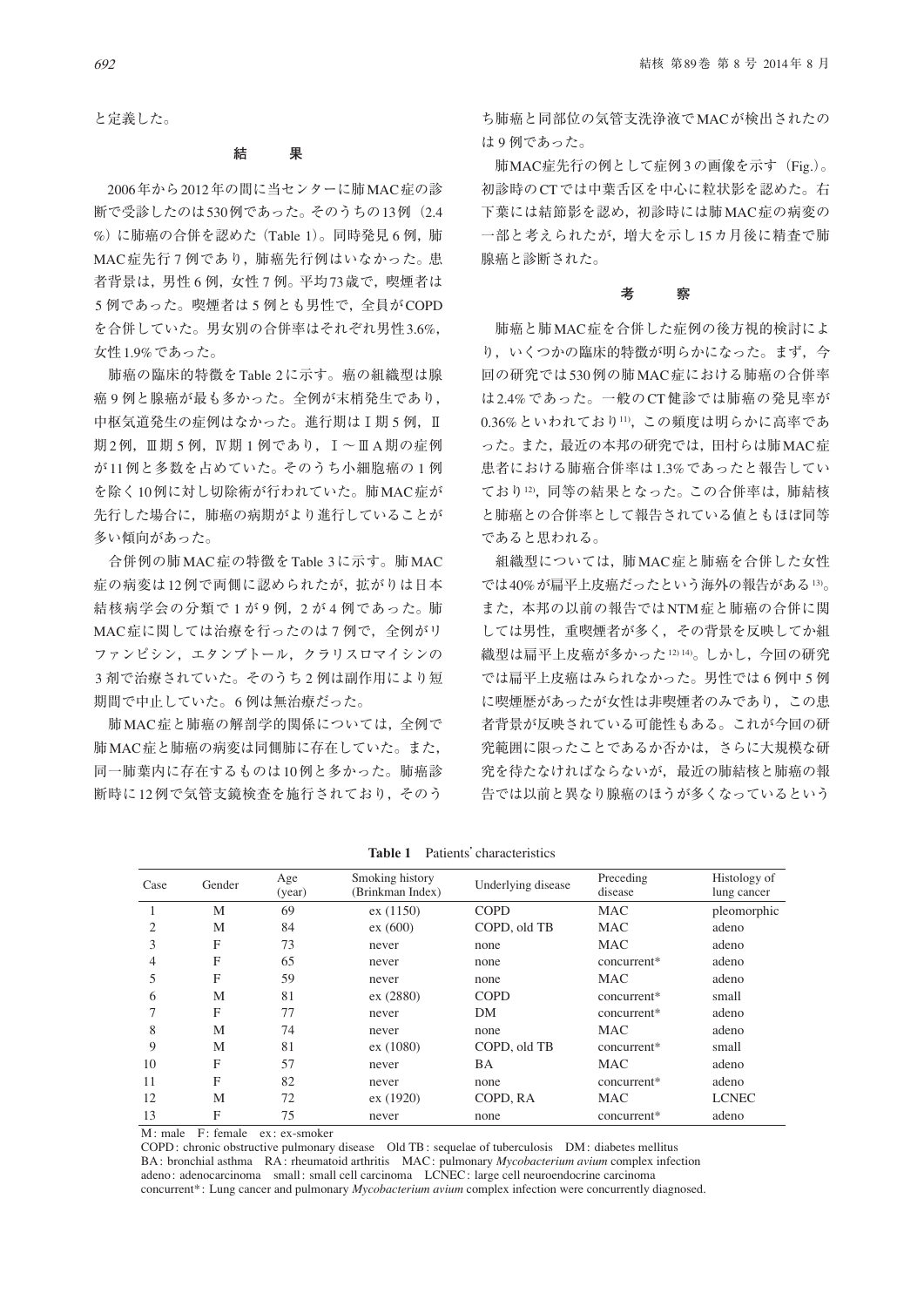|                         | Lung cancer<br>diagnosed<br>sequentially<br>after MAC<br>$(n=7)$ | Lung cancer<br>diagnosed<br>concurrently<br>with MAC<br>$(n=6)$ | Total<br>$(n=13)$ |
|-------------------------|------------------------------------------------------------------|-----------------------------------------------------------------|-------------------|
| Site                    |                                                                  |                                                                 |                   |
| Upper lobe (right/left) | 3(2/1)                                                           | 2(2/0)                                                          | 5                 |
| Middle lobe             | 1                                                                | $\Omega$                                                        | 1                 |
| Lower lobe (right/left) | 3(1/2)                                                           | 4(2/2)                                                          | 7                 |
| Histological type       |                                                                  |                                                                 |                   |
| Adenocarcinoma          | 5                                                                | 4                                                               | 9                 |
| Squamous cell           | $\Omega$                                                         | $\Omega$                                                        | 0                 |
| Small cell              | $\Omega$                                                         | $\overline{c}$                                                  | 2                 |
| $Others*$               | 2                                                                | $\Omega$                                                        | $\overline{c}$    |
| Stage                   |                                                                  |                                                                 |                   |
| Τ                       | 1                                                                | 4                                                               | 5                 |
| Π                       | $\overline{c}$                                                   | 0                                                               | $\mathfrak{2}$    |
| Ш                       | 3                                                                | 2                                                               | 5                 |
| IV                      | 1                                                                | $\Omega$                                                        | 1                 |
| Treatment               |                                                                  |                                                                 |                   |
| Resection               | 5                                                                | 5                                                               | 10                |
| Radiology               | 1                                                                | 0                                                               | 1                 |
| Chemoradiotherapy       | 0                                                                | 1**                                                             | 1                 |
| Supportive care alone   | 1                                                                | 0                                                               | 1                 |

**Table 2** Status of lung cancer **Table 3** Status of pulmonary *Mycobacterium avium* complex infection

|                                                                  | Lung cancer<br>diagnosed  | Lung cancer<br>diagnosed | Total    |
|------------------------------------------------------------------|---------------------------|--------------------------|----------|
|                                                                  | sequentially<br>after MAC | concurrently<br>with MAC |          |
|                                                                  | $(n=7)$                   | $(n=6)$                  | $(n=13)$ |
| Laterality                                                       |                           |                          |          |
| <b>Bilateral</b>                                                 | 7                         | 5                        | 12       |
| Unilateral                                                       | 0                         | 1                        | 1        |
| Disease extent                                                   |                           |                          |          |
| 1                                                                | 5                         | 4                        | 9        |
| $\mathfrak{D}$                                                   | $\overline{2}$            | $\overline{c}$           | 4        |
| Classification                                                   |                           |                          |          |
| FC                                                               | 2                         | 2                        | 4        |
| NB                                                               | 5                         | $\overline{4}$           | 9        |
| Treatment                                                        |                           |                          |          |
| Anti-MAC                                                         | 3                         | 4                        | 7        |
| None                                                             | 4                         | $\overline{c}$           | 6        |
| Anatomical relationship<br>between lung cancer and<br><b>MAC</b> |                           |                          |          |
| Same lobe                                                        | 6                         | 4                        | 10       |
| Same side of lung                                                | 7                         | 6                        | 13       |
|                                                                  |                           |                          |          |

MAC : pulmonary *Mycobacterium avium* complex infection FC: fibrocavitary NB: nodular/bronchiectatic

MAC : pulmonary *Mycobacterium avium* complex infection

\*Others : pleomorphic carcinoma, large cell neuroendocrine carcinoma \*\*small cell carcinoma





**Fig.** Chest radiograph (A) and chest CT scan (B) at initial presentation showed centrilobular small nodular shadow in the right middle lobe and lingula, and a solitary nodule in the right lower lobe. The solitary nodule in the right lower lobe enlarged after 15 months (C).

報告が複数みられることから15)16),時代背景とともに肺 MAC症に合併する肺癌も腺癌が優位になっている可能 性がある。

 肺癌診断時の進行期についてはⅠ~ⅢA期の手術可能 な状態で発見される例が11例と多かった。しかし、肺 MAC症先行例に肺癌の病期が進行していることが多い

傾向がみられ、両病巣が近接し重なっているために肺癌 の診断が遅れやすい可能性があることが示唆された。以 前の国内の報告でも,肺癌の先行した抗酸菌症では,肺 結核症はみられるが肺MAC症を含めた肺NTM症はいな かったとの報告がある12)。今回も同様に肺癌先行肺 MAC症はみられなかった。同報告では,肺結核症と肺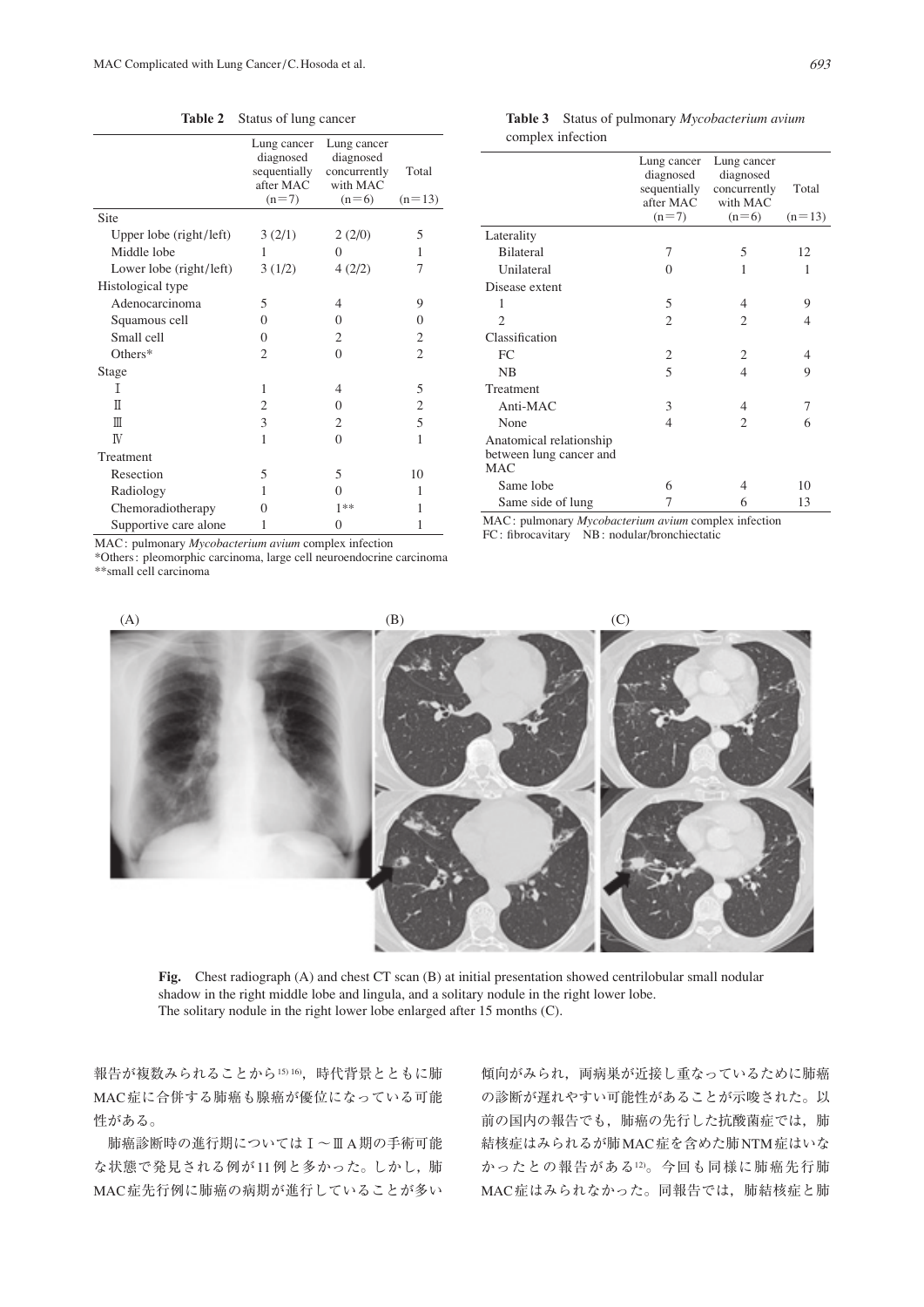癌の合併例においては,肺癌先行例に両疾患の重症例が 多いと報告されているが,今回の研究では異なる結果と なった。肺結核症と肺MAC症は宿主背景や肺局所の状 態,発症機序も全く異なるものであり,別に論ずる必要 があるものと思われる。

 これまでは肺MAC症の治療に関しては診断が必ずし も治療につながるものではないとされてきたが、最近で は積極的に治療を行う方向になってきた。しかし,本研 究では肺MAC症と診断後も治療例が13例中 7 例と少な かった。病変の拡がりは全例で1または2であり、その うちの9例が1と病変が軽度なものが多かったためと考 えられる。肺癌を合併した場合の肺MAC症の治療介入 の時期に関しては今後の長期の観察と研究が必要になる と考えられた。

 肺MAC症と肺癌の解剖学的関係については,肺MAC 症と肺癌の病変は10例で同一肺葉内に存在していた。 また肺癌診断時に気管支鏡検査を施行された12例のうち, 肺癌と同部位の気管支洗浄液でMACが検出されたのは 9例であった。すなわち、同一部位に両疾患が併存する ものが少なくとも13例中 9 例あると考えられた。同一 部位に隣接または混在している例が多いことから,この 両疾患は何らかの影響をお互いにまたはどちらか一方か ら及ぼしている可能性が高いと考えるのが自然である。 しかし,肺MAC症と発癌がいかに関連するかに関して は現在のところ不明である。肺結核症を含む肺抗酸菌症 と肺癌の合併の様式は多様であることが報告されている が17),肺MAC症は肺結核症と異なり、内因性再燃の可 能性は少ないため,肺結核症合併とは別な機序が関係し ているかもしれない。

 本研究は後方視的検討であり,合併症例数も多くな い。一施設での検討であることも本研究の限界と思われ る。しかし,今回の検討で肺MAC症には肺癌が一定の 割合で合併し,合併する肺癌は腺癌が多く,肺MAC症 と肺癌の病変が同一肺葉内に存在する症例が多いことが 示唆された。

 今後肺MAC症患者は増加の一途をたどることが予想 され,肺癌合併患者に遭遇する機会はますます増えると 思われる。両疾患とも比較的早期の段階で合併が発見さ れることが多いことが示されたが,肺MAC症先行の肺 癌では診断が遅れることが多く,陰影の変化に十分な注 意を払う必要があると考えられた。

著者のCOI (conflicts of interest) 開示:本論文発表内 容に関して特になし。

### **文 献**

- 1 ) 八束陽一, 松山智治, 沢村献児, 他:臨床からみた肺結 核と肺癌の実態―国療肺癌研究会登録4000例の検討. 結核. 1980 ; 20 : 21‒32.
- 2 ) 小松彦太郎, 石塚葉子, 米田義蔵:肺癌と活動性結核 の合併例の検討. 結核. 1981 ; 56 : 49‒55.
- 3 ) Aoki K: Excess incidence of lung cancer among pulmonary tuberculosis patients. Jpn J Clin Oncol. 1993; 23: 205-220.
- 4 ) 倉沢卓也, 高橋正治, 久世文幸, 他:肺癌と活動性結 核の合併症例の臨床的検討. 結核. 1992 ; 67 : 119‒125.
- 5 ) 田村厚久, 蛇沢 晶, 田中 剛, 他:肺癌患者にみら れた活動性肺結核症の臨床的検討. 結核. 1999 ; 74 : 797‒802.
- 6 ) 小林賀奈子, 矢野修一, 加藤和宏, 他:肺*M. avium*症 に腺癌を合併した 1 例. 日呼吸会誌. 2003 ; 41 : 177‒ 180.
- 7 ) 玉置伸二, 児山紀子, 甲斐吉郎, 他:経過中に肺癌を 合併した肺非結核性抗酸菌症の 2 例. 気管支学. 2009 ; 31 : 237‒243.
- 8 ) 徳島 武, 荒木邦夫, 目次裕之, 他:肺非結核性抗酸 菌症と同一肺葉内に合併した肺癌の 3 手術例. 日呼外 会誌. 2006 ; 20 : 33‒39.
- 9 ) 松本亜紀, 榎本達治, 室屋洋平, 他:非小細胞肺癌化学 療法中に空洞性病変で発症した非結核性抗酸菌症(*My*cobacterium intracellulare) の 1 例. 日呼吸会誌. 2010;  $48 : 609 - 613.$
- 10) 藤田 雄, 石井 聡, 平野 聡, 他:肺癌と活動性非 結核性抗酸菌症に対し癌化学療法と抗酸菌治療の同時 加療を行った 1 例. 日呼吸会誌. 2011 ; 49 : 855‒860.
- 11) 小林 健, 松永哲夫, 木部佳紀, 他:車載型低線量マ ルチスライスCT肺癌検診 5 年間の成績と工夫の検証. J Thorac CT Screen. 2009; 16:117-123.
- 12) 田村厚久, 蛇沢 晶, 益田公彦, 他:肺癌と活動性抗 酸菌症の合併:特徴と推移. 日呼吸会誌. 2007 ; 45 : 382‒393.
- 13) Lande L, Perterson DD, Gogoi R, et al.: Association between Pulmonary *Mycobacterium avium* Complex infection and lung cancer. J Thorac Oncol. 2012; 7:1345-1351.
- 14) 田村厚久, 蛇沢 晶, 相良勇三, 他:肺癌を合併した 肺非結核性抗酸菌症. 結核. 2004 ; 79 : 367‒373.
- 15) Silva DR, Valentin DF Jr, Muller AM, et al. : Plumonary tuberculosis and lung cancer: simultaneous and sequential occurrence. J Bras Pneumol. 2013 ; 39 : 484‒489.
- 16) Liang HY, Li XL, Yu XS, et al.: Facts and fiction of the relationship between preexisting tuberculosis and lung cancer risk : a systematic review. Int J Cancer. 2009 ; 125 : 2936‒2944.
- 17) 田村厚久, 蛇沢 晶, 相良勇三, 他:肺癌と活動性肺抗 酸菌症の混在する病態の検討. 結核. 2005 ; 80 : 413‒419.